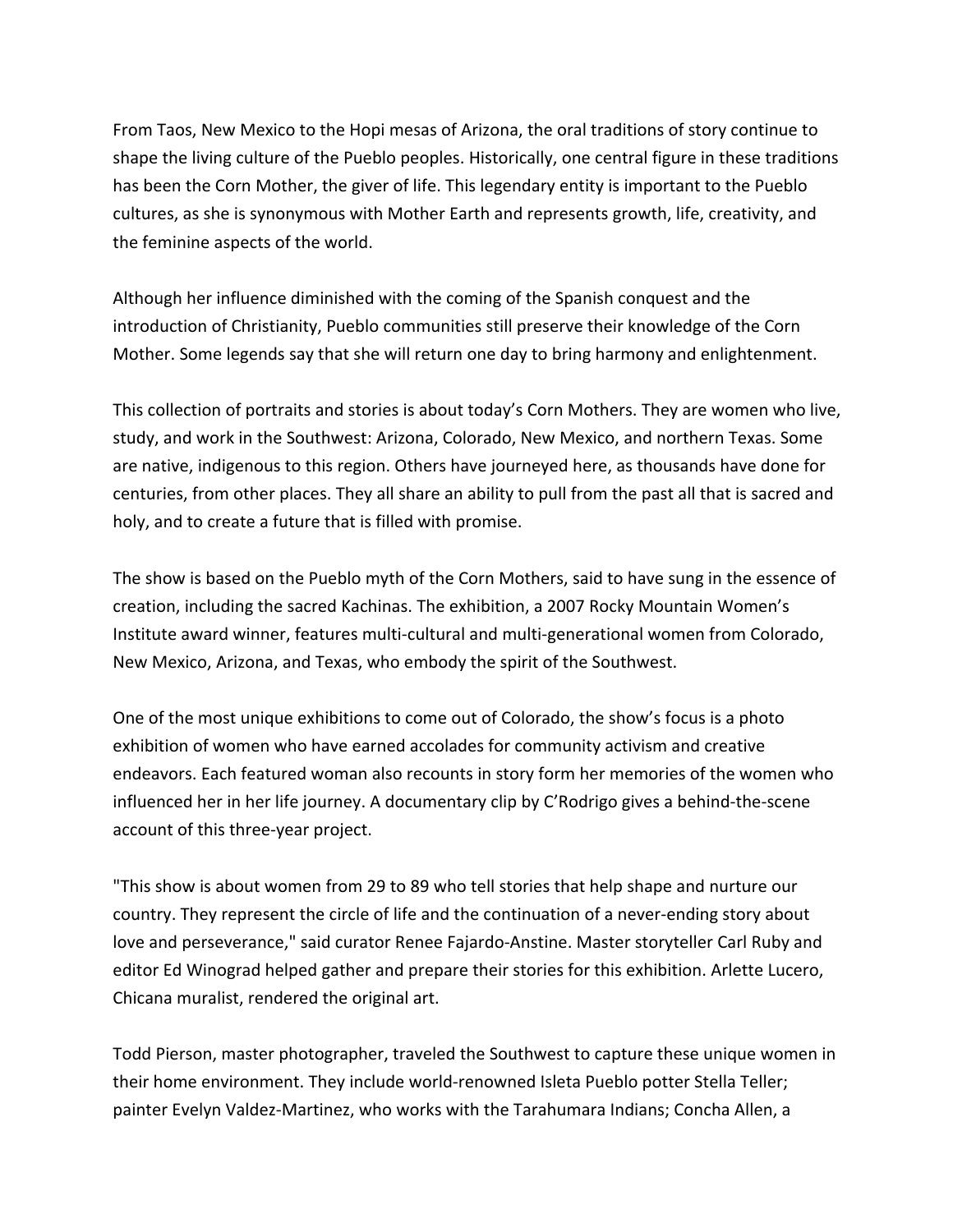curandera (healer) from Mexico; Rita Wallace, a famed embroidery artist; and Ami Duncan, a third-generation midwife living in Arizona's remote Gila Mountains. Pierson's portraits capture the essence of these women, who are often overlooked by today's fast-paced world.

Fajardo added, "These women tell their stories and the stories of their own women, who may not be monetarily successful by modern standards, but who are a powerful force that permeates every part of our society on all levels. These are women whose voices we never hear because they speak a language we have forgotten. This is a tribute to those unsung, who have given so much and asked so little."

## **Wise Women of the Southwest:** Return of the Corn Mothers

*What is A Corn Mother? A woman who shares an ability to pull from the past all that is sacred and holy, and to create a future that is filled with promise.*

Colorado had experienced an extremely dry winter but on this day heavy rain was forecast thunder, downpour, lightning and snow. So though the weather may have been ominous the gift of moisture was wonderful. It seemed appropriate that the Symposium: Wise Women of the Southwest: Return of the Corn Mothers should occur on the day moisture returned to Colorado, and we were blessed with three days of renewing soaking rain and snow.

We planned to attend the Corn Mothers Workshop on The Role of Traditional Arts in Healing. The blurb stated that, "Women have long used touch to treat illness, whether physical or emotional. Hear firsthand accounts of women who see, feel, and touch the human condition and who help us heal our personal and community wounds, using story, touch, song, music and ceremony."

## **How could anyone turn down an invitation like that and we weren't disappointed!**

It had been a while since we visited the Metro Campus in downtown Denver, so navigating our way through the reconditioned downtown area, crisscrossing freeways, parkways, past amusement parks, entertainment centers and ballparks was a little hairy. Then negotiating parking lots for visitors, locating where the workshop was to be held was also a bit of a maze because no one, including the information center, knew where exactly where the room was.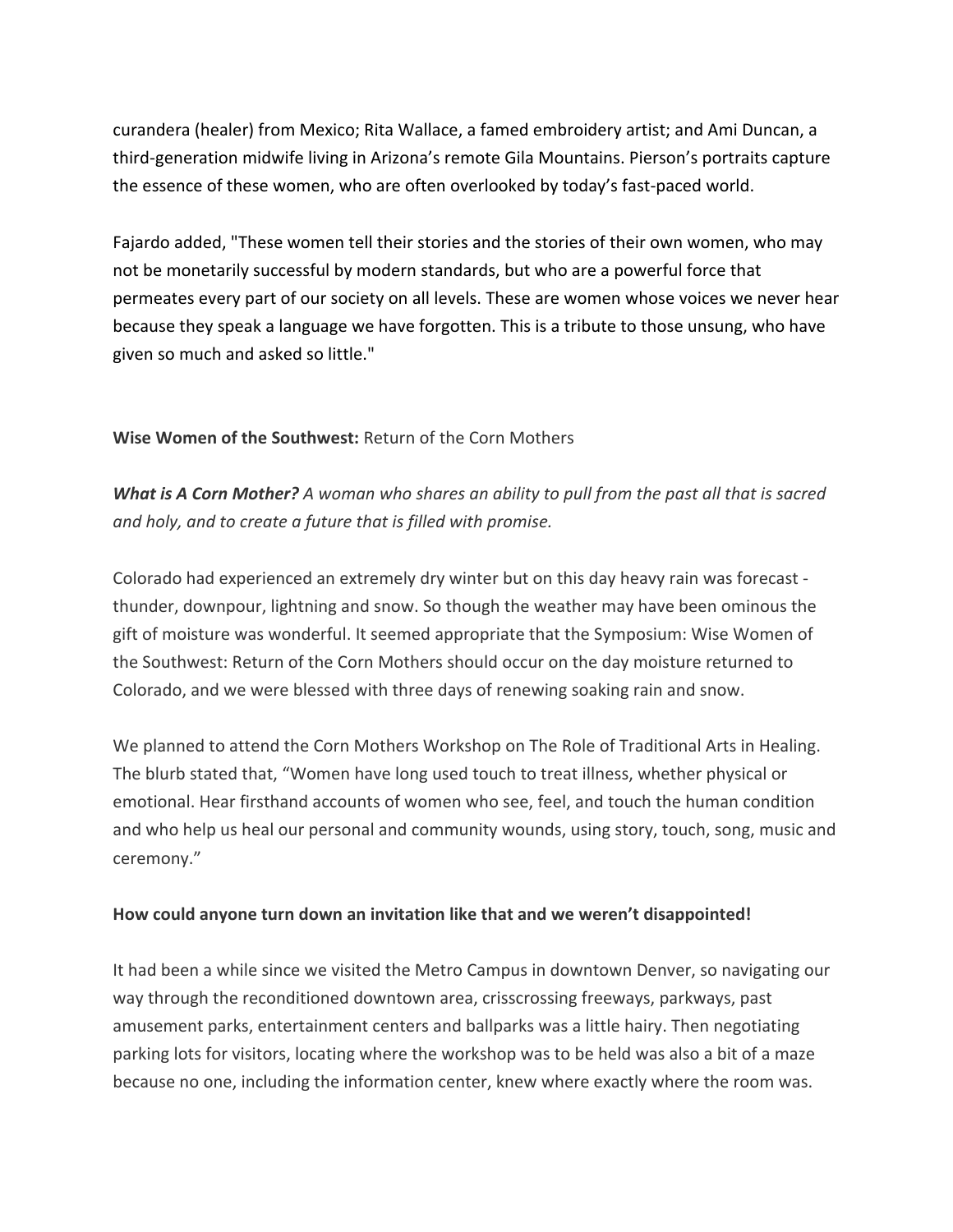So slightly frustrated we wandered outside to locate the church where the registration was taking place when suddenly walking towards us were a group of women dressed ceremonially from various cultures, Native American, Hispanic, Jewish etc. We just sensed these were the women we were looking for. We asked and they were! So in one moment we were part of their group and all swept inside, upstairs and right into the room that wasn't there before.

All journeys worthwhile are thwart with difficulty at the beginning as ours was but the effort to connect makes you somehow more a part of the experience. We entered the room where all the chairs had been set up like a lecture hall lined up like good troops facing the podium. The first thing that these beautiful women did was scatter the formation and form a circle and as more people kept arriving more chairs were needed eventually the circle ended up more egg shaped. Which was fine as it was representative of the womb, very female and welcoming.

## **The six corn mothers sharing their story and their stories were**

Concha Garcia Allen (Uruapan, Michoacan Mexican) Carrie Howell (Pawnee/Flandeau Santee Sioux) Cherie Karo Schwartz (Jewish, of Polish, Russian, Hungarian, English, Spanish, Greek, Israeli background) Sara Ransom (Welsh, Irish, English) Rose Red Elk (Lakota, Chippewa, Seneca) Christina M. Sigala – (Chicano)

All had stories which had been passed down through their culture and teachers. Compassion, Understanding, Feeling, Permission, Anger, Self-Healing were topics of each story. These women were generous with their spirits. There was modesty about their knowledge. Warmth, and genuine appreciation was felt for the people who had come to sit in circle with them. Their healings were personalized, individual but not separate. They imparted their wisdom with unique energy but all communicated from the same source – their centers. Cherie Karo Schwartz shared the oral tradition of the Jewish stories appealing to your intellect. She told stories that dealt with fear and compassion.

Rose Red Elk used music and storytelling to relay the teaching of the four directions representing the four nations red, yellow, black and white, reminding your heart and mind that all people have gifts and stories. Sara Ransom used puppets and marionettes representing European fairy tales that engaged your magical and imaginative side. Carrie Howell's gift was dance using the body's rhythm to connect to the earth. Relaying the wisdom behind the Hoop Dance of the Plains taught the strength of unity and the weakness of division.Christina M. Sigala demonstrated her enormous capacity for compassion and understanding especially about the passing over of loved ones. She used her arms to embrace and support your body and heart. Concha Garcia Allen with frank open honesty shared her journey of learning, healing and understanding from her nurturing center.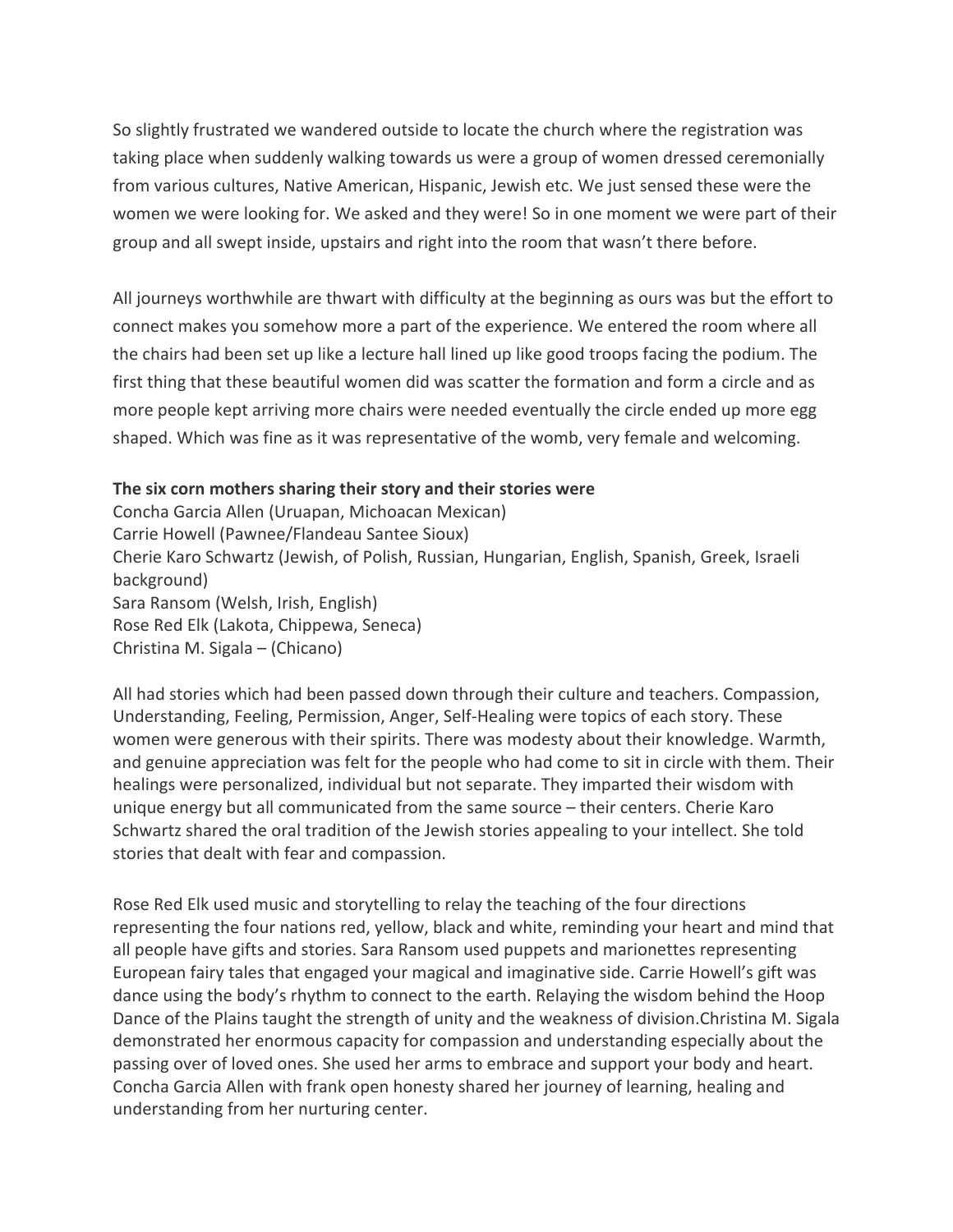Embracing you with all your frailties and lessons, giving you hope for your journey. We talked, shared, listened and questioned trying to understand what we need to do right now, how to make the change less painful in this transitioning world. There are no quick answers. Each one of us must learn to walk in balance, share our gifts, and be open to change, speak from the heart, be proud but not arrogant and listen to the mother with respect. Have faith; this was the lesson of the Corn Mothers.

We left walking in the rain feeling blessed by both the earth and the sky. The stories we heard made us feel connected and nurtured.

Symposium: Wise Women of the Southwest: Return of the Corn Mothers at Metropolitan State College Denver Thursday April 16th. Thank you.

# **Wise Women of the Southwest: Return of the Corn Mothers**

What is A Corn Mother? A woman who shares an ability to pull from the past all that is sacred and holy, and to create a future that is filled with promise.

Colorado has experienced an extremely dry winter but on this day heavy rain was forecast thunder, downpour, lightning and snow. So though the weather may have been ominous the gift of moisture was wonderful. It seemed appropriate that the Symposium: Wise Women of the Southwest: Return of the Corn Mothers should occur on the day moisture returned to Colorado, and we were blessed with three days of renewing soaking rain and snow.

We planned to attend the Corn Mothers Workshop on The Role of Traditional Arts in Healing. The blurb stated that, "Women have long used touch to treat illness, whether physical or emotional. Hear firsthand accounts of women who see, feel, and touch the human condition and who help us heal our personal and community wounds, using story, touch, song, music and ceremony."

## **How could anyone turn down an invitation like that and we weren't disappointed!**

It had been a while since we visited the Metro Campus in downtown Denver, so navigating our way through the reconditioned downtown area, crisscrossing freeways, parkways, past amusement parks, entertainment centers and ballparks was a little hairy. Then negotiating parking lots for visitors, locating where the workshop was to be held was also a bit of a maze because no one, including the information center, knew where exactly where the room was.

So slightly frustrated we wandered outside to locate the church where the registration was taking place when suddenly walking towards us were a group of women dressed ceremonially from various cultures, Native American, Hispanic, Jewish etc. We just sensed these were the women we were looking for. We asked and they were! So in one moment we were part of their